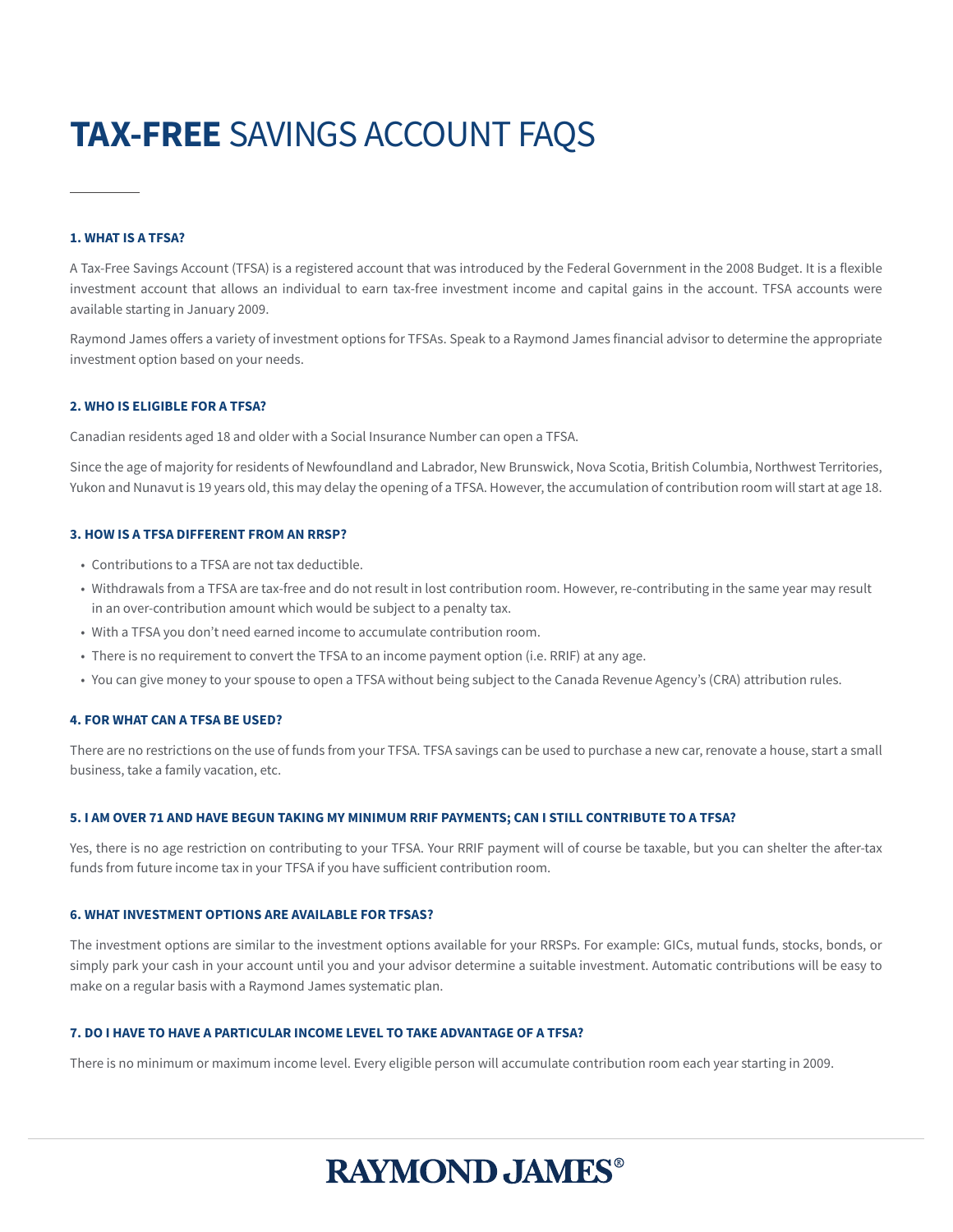#### **8. HOW MUCH AM I ALLOWED TO CONTRIBUTE PER YEAR?**

| <b>Year</b> | <b>Annual</b> | <b>Cumulative</b> |
|-------------|---------------|-------------------|
| 2009        | \$5,000       | \$5,000           |
| 2010        | \$5,000       | \$10,000          |
| 2011        | \$5,000       | \$15,000          |
| 2012        | \$5,000       | \$20,000          |
| 2013        | \$5,500       | \$25,500          |
| 2014        | \$5,500       | \$31,000          |
| 2015        | \$10,000      | \$41,000          |
| 2016        | \$5,500       | \$46,500          |
| 2017        | \$5,500       | \$52,000          |
| 2018        | \$5,500       | \$57,500          |
| 2019        | \$6000        | \$63,500          |

Annual contribution limit is \$6000 for 2019. Cumulative contribution amount is \$63,500.

#### **9. IF I AM EARNING NO INCOME, CAN I STILL MAKE CONTRIBUTIONS TO MY TFSA?**

Yes. If you are eligible, you will accumulate contribution room each year – regardless of your income.

# **10. IF I AM UNABLE TO CONTRIBUTE IN A GIVEN YEAR, WILL I BE ABLE TO USE MY UNUSED CONTRIBUTION ROOM IN A FUTURE YEAR?**

You can carry forward your unused contribution room indefinitely. There is no limit on how much contribution room you can accumulate. Also, TFSA contributions are in addition to any RRSP contribution room you may have.

#### **11. WHAT HAPPENS IF I OVER CONTRIBUTE FOR THE YEAR?**

Similar to an RRSP, a penalty will be assessed by Canada Revenue Agency (CRA) of 1% per month on your excess contribution.

#### **12. HOW WILL I KNOW WHAT MY TFSA CONTRIBUTION ROOM IS FOR A GIVEN YEAR?**

The Canada Revenue Agency (CRA) will determine the TFSA contribution room for each eligible individual based on information provided by you and the TFSA issuers. Your TFSA contribution room will be indicated on your personal income tax notice of assessment or reassessment.

# **13. CAN I WITHDRAW THE MONEY I'VE CONTRIBUTED TO MY TFSA FOR ANY PURPOSE OR FOR SPECIFIC CIRCUMSTANCES?**

You can withdraw amounts for any purpose. There are no restrictions.

### **14. HOW OFTEN CAN I WITHDRAW FROM MY TFSA?**

As often as you wish (depending on what you are invested in) but some financial institutions may charge a withdrawal fee. There are no withdrawal fees with a TFSA from Raymond James.

# **RAYMOND JAMES®**